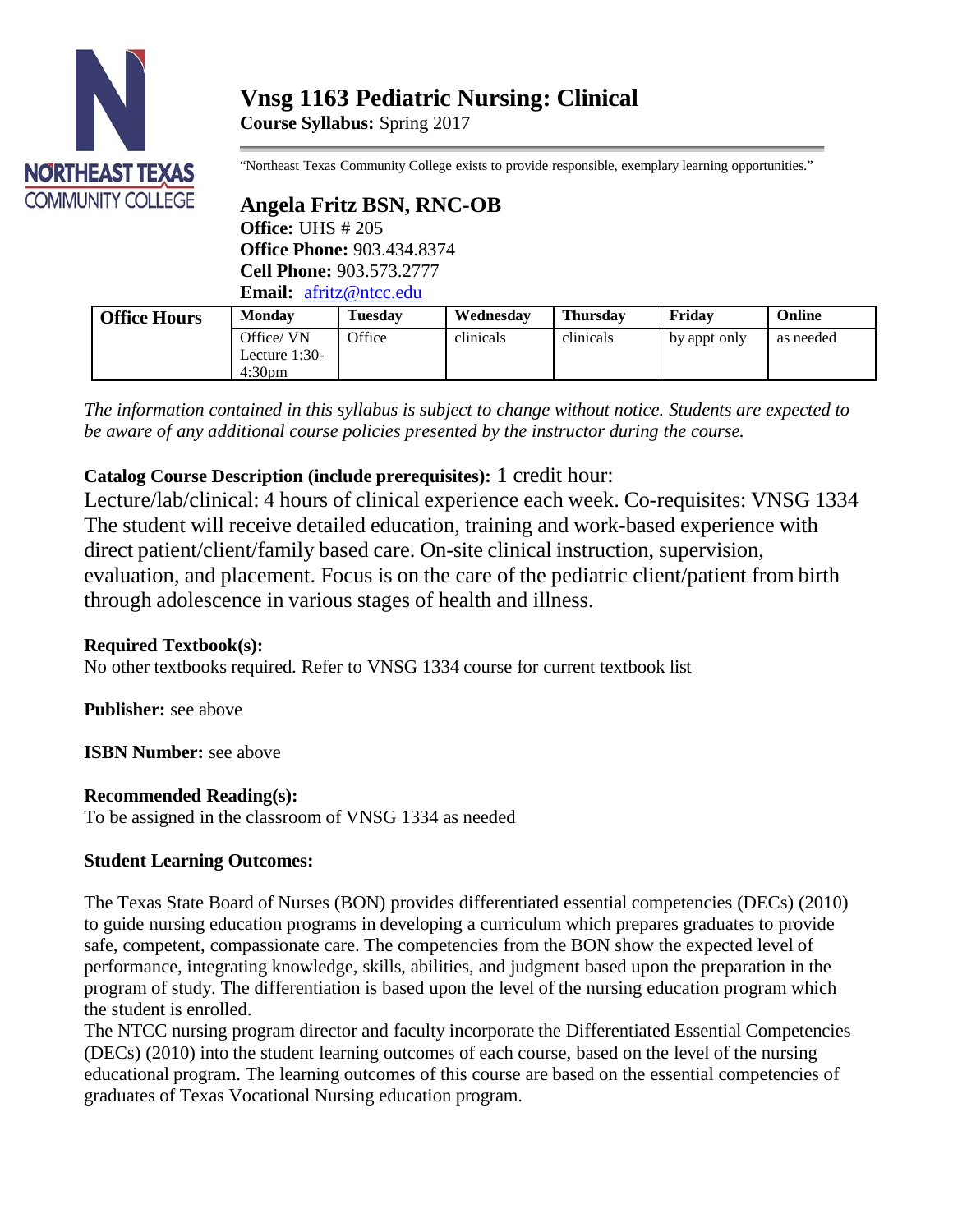Program Student Learning Outcomes:Upon completion of the Vocational Nursing Program graduates will, under the supervision of a professional licensed nurse and/or licensed physician, function in noncomplex settings and should be competent to:

1. Function within the legal, ethical and regulatory standards of the vocational nursing profession.

2. Use a systematic problem-solving process in the care of multiple pediatric patients who have predictable health care needs to provide safe, individualized, goal-directed nursing care.

3. Adopt an approach to nursing practice that promotes safety for patients, significant others, self, and members of the healthcare team.

4. Cooperate with members of the interdisciplinary health care team to provide optimum, evidencebased, safe care to pediatric clients in a diverse, multi-cultural environment.

The Secretary's Commission on Achieving Necessary Skills (SCANS) was established to identify two types of skills: competencies and foundations necessary for success in the work place.

Specific VN program student SCANS competencies include:

Reading: Demonstrates the ability to analyze and interpret a variety of printed materials. Writing: Produces clear, correct, and coherent prose adapted to purpose, occasion, and audience. Speaking: Communicates orally in clear, coherent, and persuasive language appropriate to purpose, occasion, and audience.

Listening: Demonstrates the ability to analyze and interpret various forms of spoken language. Critical Thinking 1: Applies qualitative and/or quantitative skills analytically and creatively to subject matter.

Critical Thinking 2: Demonstrates the ability to evaluate arguments and construct alternative strategies.

Computer Literacy 1: Uses computer-based technology to communicate, solve problems, and acquire information.

Computer Literacy 2: Demonstrates an understanding of the limits, problems, and possibilities associated with the use of technology.

Intercultural Competence 1: Demonstrates awareness of similarities and differences between cultural groups.

Intercultural Competence 2: Demonstrates the ability to recognize global interconnectedness.

Intercultural Competence 3: Demonstrates a general knowledge of cultural evolution.

Course Student Learning Outcomes (DEC): this course assists students to develop the particular skills, knowledge, and attitudes needed for success as a vocational nurse. VNSG 1163 Pediatrics provides clinical environments, both in high-fidelity simulation and community experiences, that offer opportunities for students to:

1. Utilizing a multidisciplinary healthcare team approach, the student with assistance, will use systematic problem solving processes and holistic models to provide nursing care for pediatric clients with digestive, respiratory, urologic, cardiovascular, hematologic, immune system, reproductive, neurologic musculoskeletal integumentary and endocrine system problems.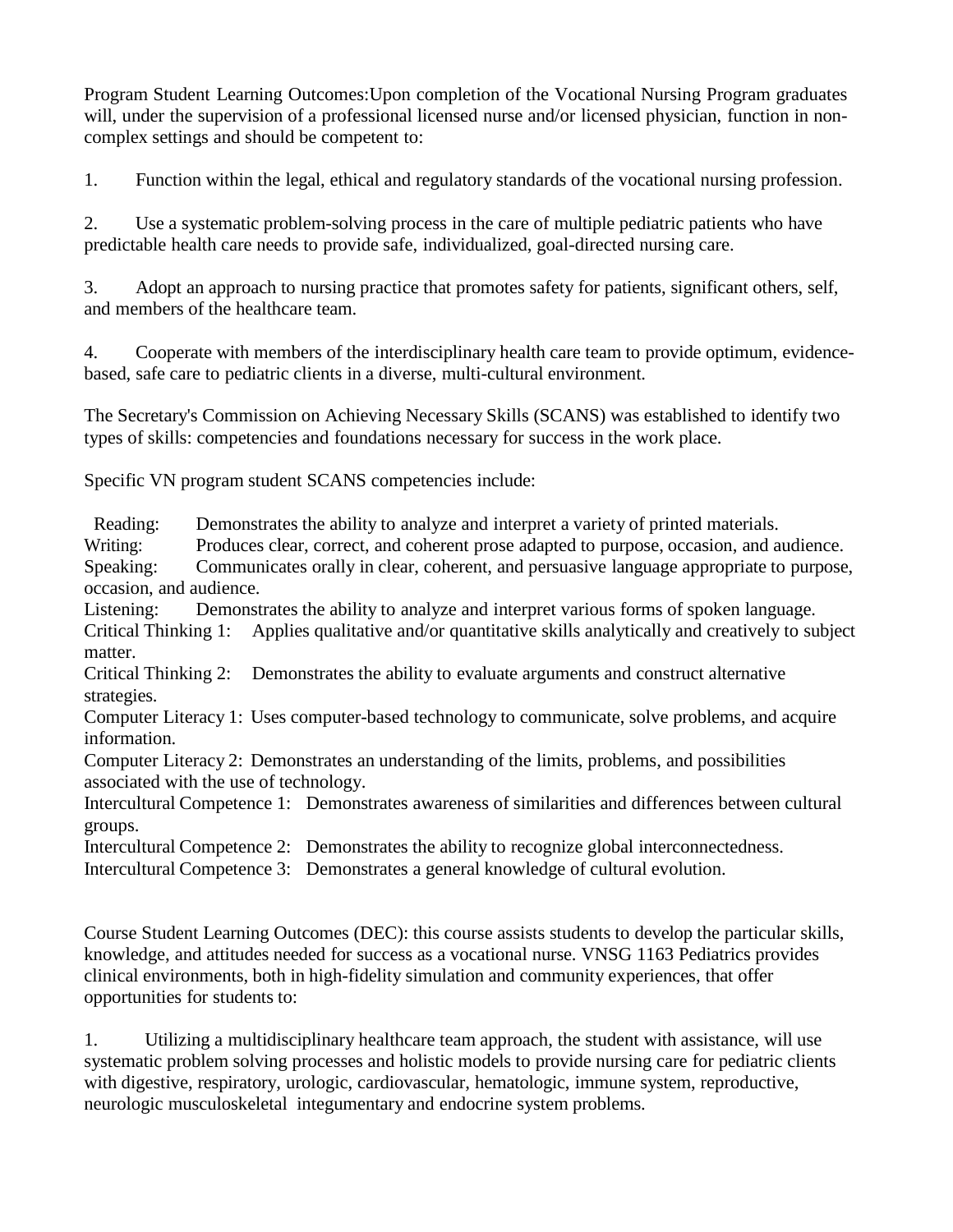2. Recognize the relationship of mental processes to physiological disorders in the pediatric client.

3. Demonstrate knowledge of basic characteristics, concepts, and processes related to transmission

of common communicable diseases including individual risk factors and preventive health practices.

4. Identify common pediatric medical diagnosis, drug and other therapies and treatments.

5. Provide nursing care to multi-cultural pediatric clients in a caring, nonjudgmental, and nondiscriminatory manner.

#### **Exemplary Educational Objectives:**

N/A

## **SCANS Skills:**

See Above for information

### **Lectures & Discussions:**

Multiple on-campus high fidelity simulation exercises are performed as supplementation of the clinical experience.

### **Evaluation/Grading Policy:**

Student clinical evaluations are performed with each clinical experience using face to face, Bb pre-post conference, anecdotal record formatting, post clinical discussion board with written preceptor evaulations. Student Self Evaluations are used with faculty input at the end of the semester during a formal face-to-face clinical evaluation meeting with each student.

The student begins the course with 100 clinical points. If the student receives a deduction in points to 75 points the student is placed on clinical probation or can fail the course based on the severity of the infraction. Below 75 clinical points is considered failing. If a student fails the clinical course, they can not progress in the VN program and are dismissed from the program.

### **Tests/Exams:**

The clinical points are deducted based on behavioral infractions and clinical written/electronic submissions. Anecdoctal records and clinical coaching sheets are used for written documentation. Please refer to the clinical points deductions list to answer specific questions.

### **Assignments:**

Per on-campus case studies using high-fidelity mannequin simulation and clinical instruction at multiple healthcare locations throughout the community.

## **Other Course Requirements:**

Dependable transporation, dependable access to internet services and a working knowledge of blackboard.

## **Student Responsibilities/Expectations:**

Students are expected to attend all assigned clincal experiences. Refer to NTCC student handbook and VN student handbook 2016-2017 for specific instruction.

## **NTCC Academic Honesty Statement:**

"Students are expected to complete course work in an honest manner, using their intellects and resources designated as allowable by the course instructor. Students are responsible for addressing questions about allowable resources with the course instructor. NTCC upholds the highest standards of academic integrity. This course will follow the NTCC Academic Honesty policy stated in the Student Handbook."